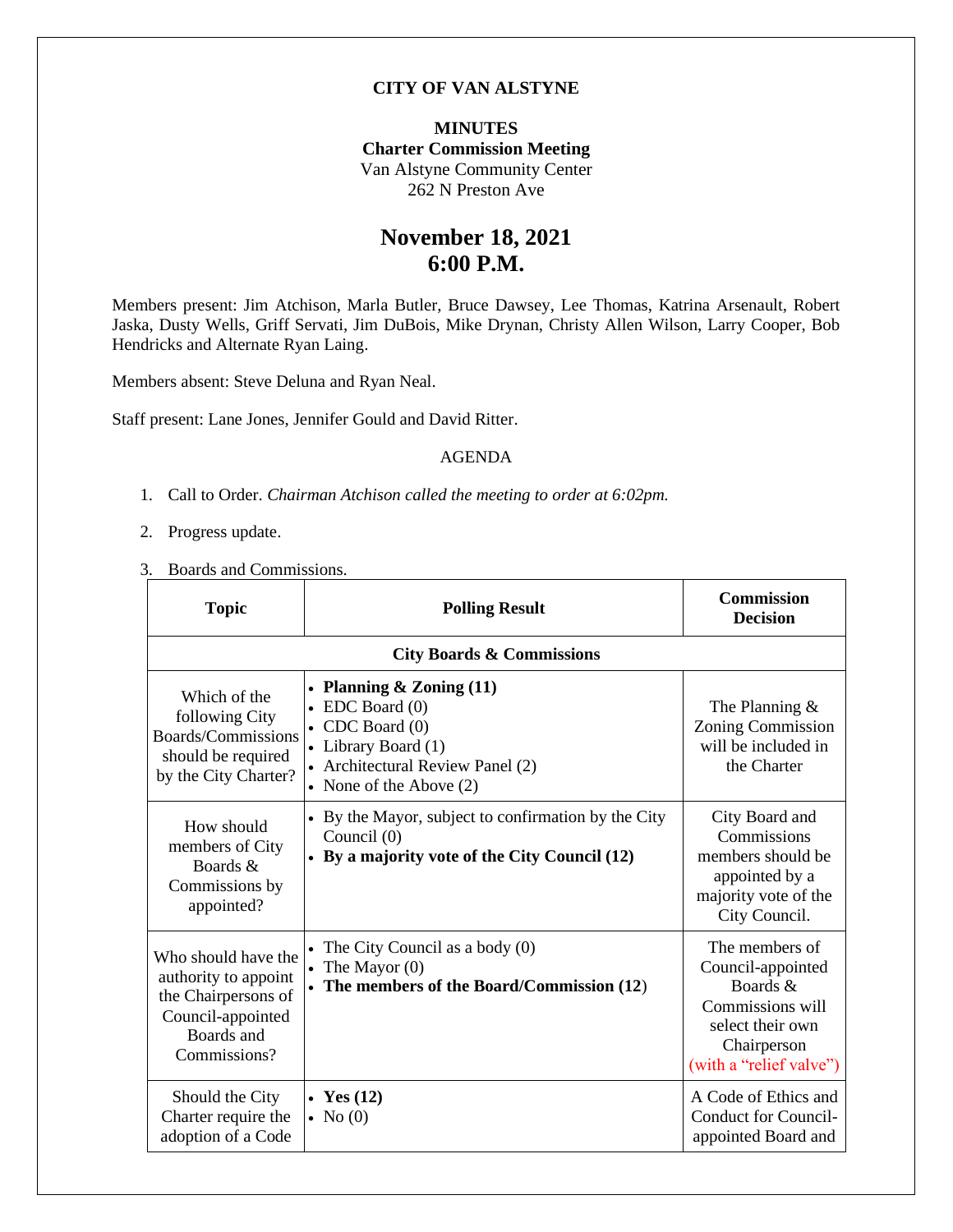| <b>Topic</b>                                                                                         | <b>Polling Result</b> | <b>Commission</b><br><b>Decision</b>                           |
|------------------------------------------------------------------------------------------------------|-----------------------|----------------------------------------------------------------|
| of Ethics and<br>Conduct for<br>members of Council-<br>appointed Board and<br>Commission<br>members? |                       | Commission<br>members should be<br>required by the<br>Charter. |

# 4. City Manager qualifications, duties and compensation.

| <b>Topic</b>                                                                                                                                          | <b>Polling Result</b>                                                                                                                                                                                                                                                                                                                                                                                                                                                                                                                                                                                                                                                                                                                                                                      | <b>Commission</b><br><b>Decision</b>                                                                                                                                       |  |
|-------------------------------------------------------------------------------------------------------------------------------------------------------|--------------------------------------------------------------------------------------------------------------------------------------------------------------------------------------------------------------------------------------------------------------------------------------------------------------------------------------------------------------------------------------------------------------------------------------------------------------------------------------------------------------------------------------------------------------------------------------------------------------------------------------------------------------------------------------------------------------------------------------------------------------------------------------------|----------------------------------------------------------------------------------------------------------------------------------------------------------------------------|--|
| <b>Qualifications, Duties, Term and Compensation of the City Manager</b>                                                                              |                                                                                                                                                                                                                                                                                                                                                                                                                                                                                                                                                                                                                                                                                                                                                                                            |                                                                                                                                                                            |  |
| Should the<br><b>City Manager</b><br>be required to<br>have suitable<br>executive<br>management<br>experience (as<br>defined by the<br>City Council)? | • Required $(11)$<br>• Not Required $(1)$                                                                                                                                                                                                                                                                                                                                                                                                                                                                                                                                                                                                                                                                                                                                                  | The City Manager<br>should be required to<br>have suitable executive<br>experience to be<br>appointed.                                                                     |  |
| Should the<br><b>City Manager</b><br>be required to<br>reside within<br>the City limits<br>(within an<br>agreed time<br>from assuming<br>office)?     | • Required $(0)$<br>• Not required $(12)$                                                                                                                                                                                                                                                                                                                                                                                                                                                                                                                                                                                                                                                                                                                                                  | The City Charter<br>should not require Van<br>Alstyne residency as a<br>condition of<br>employment for the<br><b>City Manger</b><br>(Charter to be silent on<br>residency) |  |
| Which of the<br>following<br>duties and<br>responsibilities<br>should the<br>Charter assign<br>to the City<br>Manager?                                | • Advise the City Council on the City's financial<br>condition and future needs (12)<br>• Develop and present a recommended annual<br>operating budget to the City Council (12)<br>• Develop and present a recommended annual capital<br>improvement program to the City Council (12)<br>• Exercise management oversight and administration<br>of the City's operating and capital budgets (12)<br>• Directly manage and supervise the operations and<br>performance of city departments (12)<br>Assume responsibility for the appointment and<br>dismissal of all city employees other than Council-<br>appointed officials (12)<br>• Prepare and administer city policies and procedures<br>(12)<br>• Attend all meetings of the City Council (subject to<br>reasonable exceptions) (12) | The Charter should<br>assign all of the listed<br>duties and<br>responsibilities to the<br><b>City Manager</b><br>(No other required<br>duties suggested)                  |  |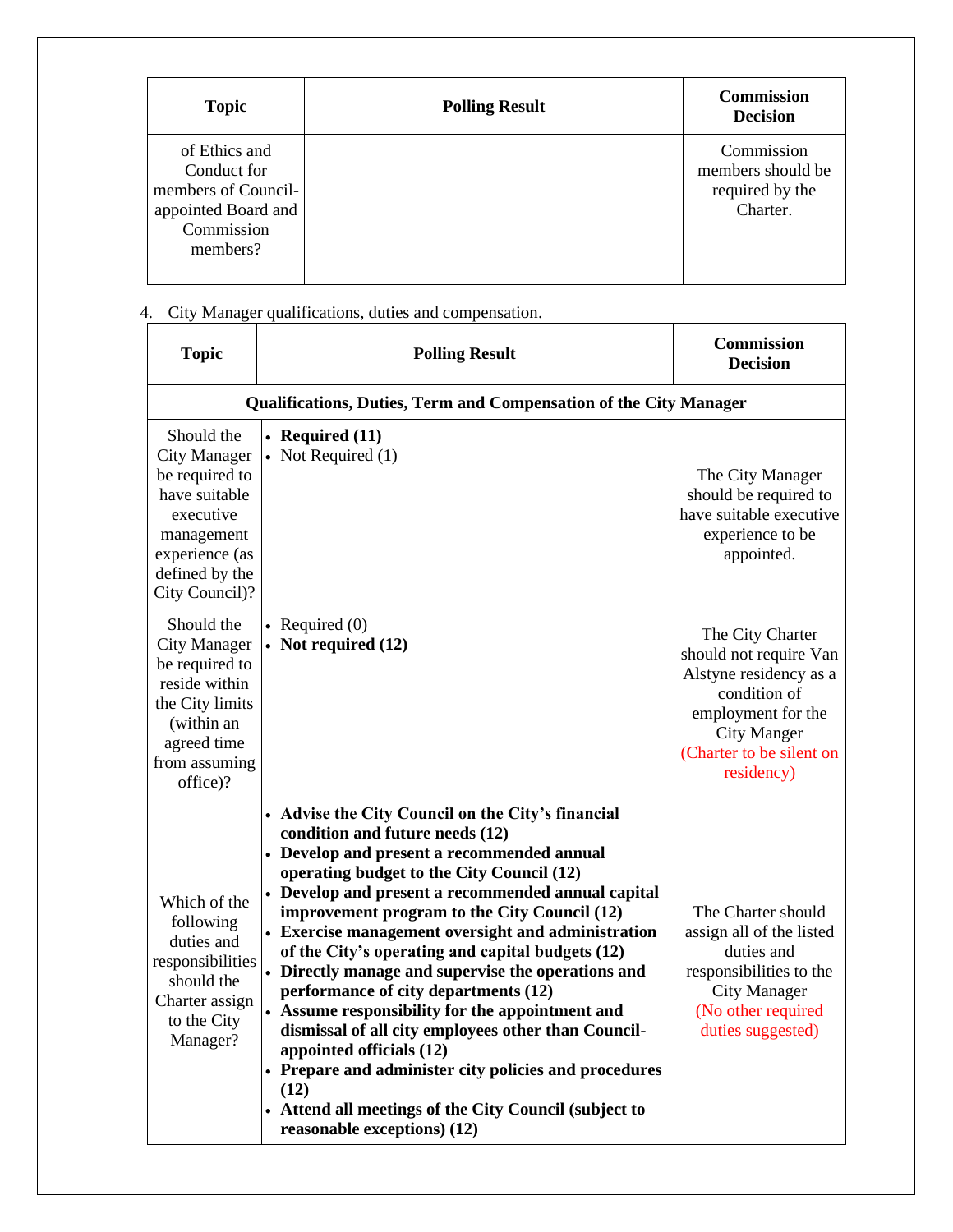| The Chief of<br>Police should<br>be appointed<br>by whom?                                                                                             | • The City Manager (7)<br>• The City Manager with confirmation by the City<br>Council (2)                                                                        | The Chief of Police<br>should be appointed by<br>the City Manager<br>(Note low vote tally.<br>Consider a re-vote?)                                                 |
|-------------------------------------------------------------------------------------------------------------------------------------------------------|------------------------------------------------------------------------------------------------------------------------------------------------------------------|--------------------------------------------------------------------------------------------------------------------------------------------------------------------|
| The Director<br>of<br>Finance/Chief<br>Financial<br>Officer should<br>be appointed<br>by whom?                                                        | The City Manager (10)<br>• The City Manager with confirmation by the City<br>Council (1)                                                                         | The Director of<br>Finance/Chief<br><b>Financial Officer</b><br>should be appointed by<br>the City Manager                                                         |
| What should<br>the term of<br>office for the<br><b>City Manager</b><br>be?                                                                            | • Serves at the pleasure of the City Council (11)<br>• Serves a fixed term of office established by ordinance or<br>an employment agreement (0)<br>• Other $(0)$ | The City Manager<br>should serve at the<br>pleasure of the City<br>Council                                                                                         |
| How should<br>the<br>compensation<br>of the City<br>Manager be<br>set?                                                                                | • Established by the City Council and periodically<br>adjusted as warranted (11)<br>• Other $(0)$                                                                | The compensation of<br>the City Manager<br>should be set by the<br>City Council and<br>periodically adjusted<br>as warranted.                                      |
| Should the<br>removal of the<br><b>City Manager</b><br>from office<br>require a<br>simple<br>majority or<br>super majority<br>of the City<br>Council? | • A simple majority of the City Council (6)<br>• A super majority vote of the City Council $(2/3 \text{ or } 3/4)$<br>vote) $(1)$                                | Appointment of the<br><b>City Manager should</b><br>require a simple<br>majority vote of the<br>City Council.<br>(Note low vote tally.<br>Consider a re-vote?)     |
| Should the<br>removal of the<br><b>City Manager</b><br>from office<br>require a<br>simple<br>majority or<br>super majority<br>of the City<br>Council? | • A simple majority of the City Council $(1)$<br>• A super majority vote of the City Council (2/3 or 3/4<br>vote)<br>(10)                                        | Removal of the City<br>Manager from office<br>should require a<br>supermajority vote of<br>the City Council.<br>$(2/3 \text{ or } 3/4 \text{ vote})$<br>undecided) |
| Should the<br><b>City Charter</b><br>include a<br>provision<br>barring City<br>Council<br>interference                                                | • Yes $(11)$<br>$\bullet$ No (0)                                                                                                                                 | The Charter should<br>include a provision<br>barring City Council<br>interference with<br>employees under the<br>supervision of the City<br>Manager                |